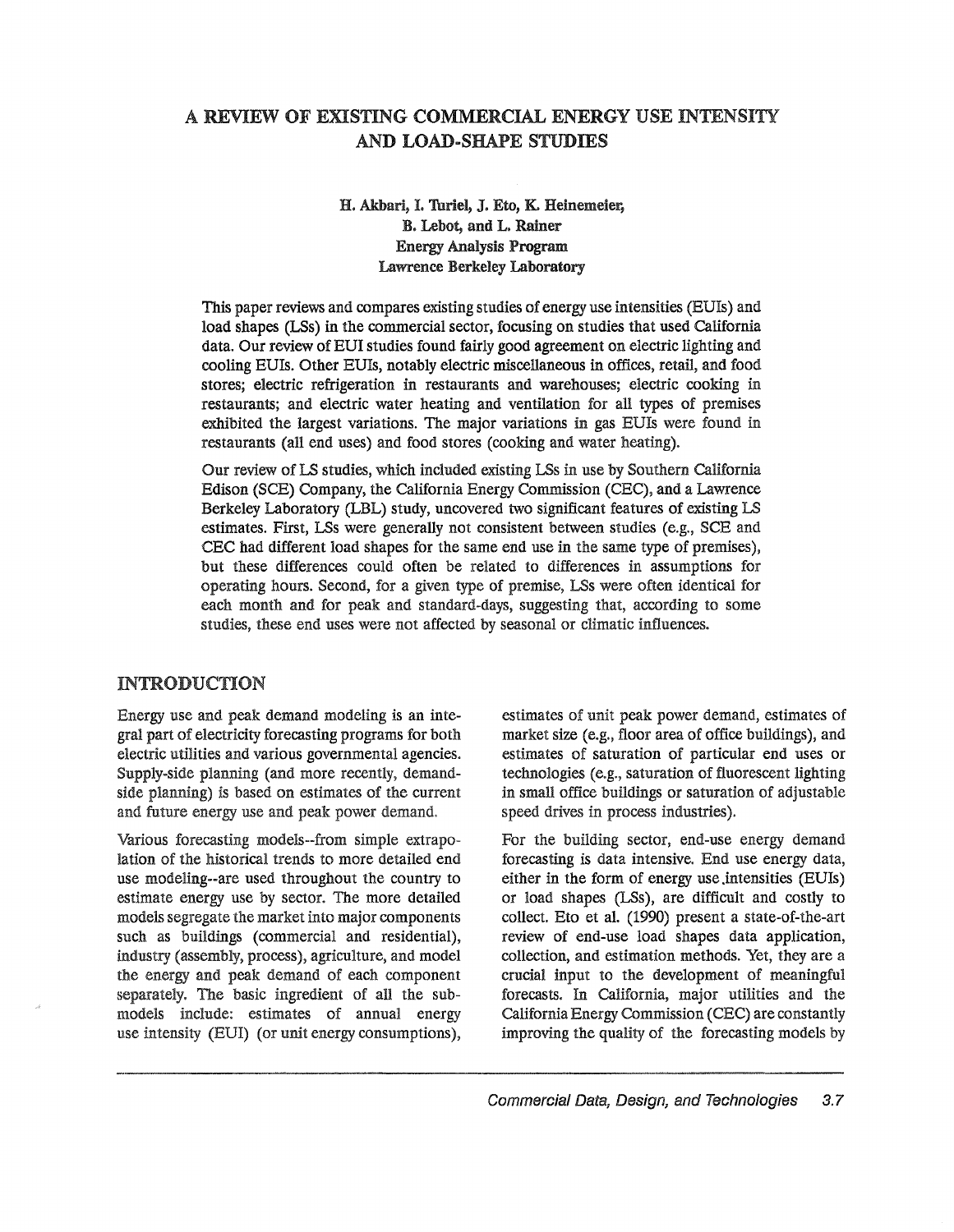obtaining more accurate EUI and load-shape data.. This paper reviews and compares existing studies of EUIs and LSs in the commercial sector, focusing on studies that used California data..

# EUI STUDIES

We have reviewed 12 commercial sector EDI studies that have been carried out over the past eight years.. Of these, seven were conducted for California utilities.. Other studies have been carried out for Florida Power and Light (FPL), Northeast Utilities, Wisconsin Power and Light (WEPCO), and New York State Electric and Gas (RER 1987, NEU 1985, 1986a, 1986b, 1987a, 1987b, McMenamin 1986, Parti 1986). One study was national (Parti 1984)..

The methodologies used in these studies can be grouped into four general categories:

- 1. Submetering of energy using equipment;
- 2.. Computer simulation of prototypical buildings with and without reconciliation against the measured data;
- 3. Statistical studies using conditional demand analysis; and
- 4. Energy auditor estimates and bill disaggregation from on-site visits,

An in-depth review of these methods can be found in Turiel (1987).

# **COMPARISON OF EUI STUDIES**

The above-mentioned studies have developed EUIs for up to 11 building types (small office, large office, restaurant, retail, food store, warehouse, school, college, hospital, hotel/motel, and miscellaneous) and 12 electric and gas end uses. Electric end uses include: lighting, miscellaneous, refrigeration, cooking, water heating, ventilation, space cooling, and space heating; gas end uses include: cooking, miscellaneous, water heating, and space heating. The data for all these building types and end uses are presented and compared in Akbari et al. (1989). In this paper, we will restrict our attention to four electrical end uses by presenting and discussing EUI data for lighting, miscellaneous, refrigeration, and cooling end uses for all building types.

Agreement among studies was generally good. Food stores, because of both longer hours of operation and higher intensities, had the highest EDI for this end use, with a range from 10 to 16 kWh/ft<sup>2</sup>-yr. Except for large offices in the LBL study, offices and retail stores both had similar EDI ranges  $(5.5-8.5 \text{ kWh/ft}^2\text{-yr})$ . The agreement among studies was not as good for schools, hospitals, and hotels/ motels.. Some variation in lighting energy use was expected among studies because of differing equipment efficiency and usage, but we did not expect as much as we found for the latter business types.. One explanation for such wide ranges can be found in differences between the definition of building types among these studies. For instance, hospitals may actually be a combination of general health, clinics, and hospitals, all with dissimilar energy use characteristics.. Similarly, schools may be a mix of primary, secondary, and vocational schools, again all with different end-use characteristics..

# Miscellaneous Electrical Equipment (Figure 2):

This end-use category is fairly difficult to understand and compare. The difficulty arises mainly because of the fact that the definition of this end use is almost arbitrary.. The estimates among building types in this category ranged from about 1.0 to 5.0 kWh/ft<sup>2</sup>-yr. The SDG&E study (McCollister 1987) estimated higher miscellaneous electricity use than the other studies for almost all building types.<sup>1</sup> When the SDG&E study is removed, the agreement among studies is improved significantly.

# Refrigeration (Figure 3):

Restaurants and food stores had the highest refrigeration EUIs. This is reasonable since large capacity refrigeration equipment is most prevalent in these two business types. The EUI for food stores ranged from about 10 to 30 kWh/ft<sup>2</sup>-yr, while the EUI for restaurants ranged from about 2 to 22 kWh/ft<sup>2</sup>-yr. The CEC (1987a) study estimates for restaurant refrigeration in the SDG&E and SCE service territories were low compared to the other studies. The

*<sup>1</sup> we speculate that the reason may be the SDG&E's inclusion of ventilation in miscellaneous end uses.*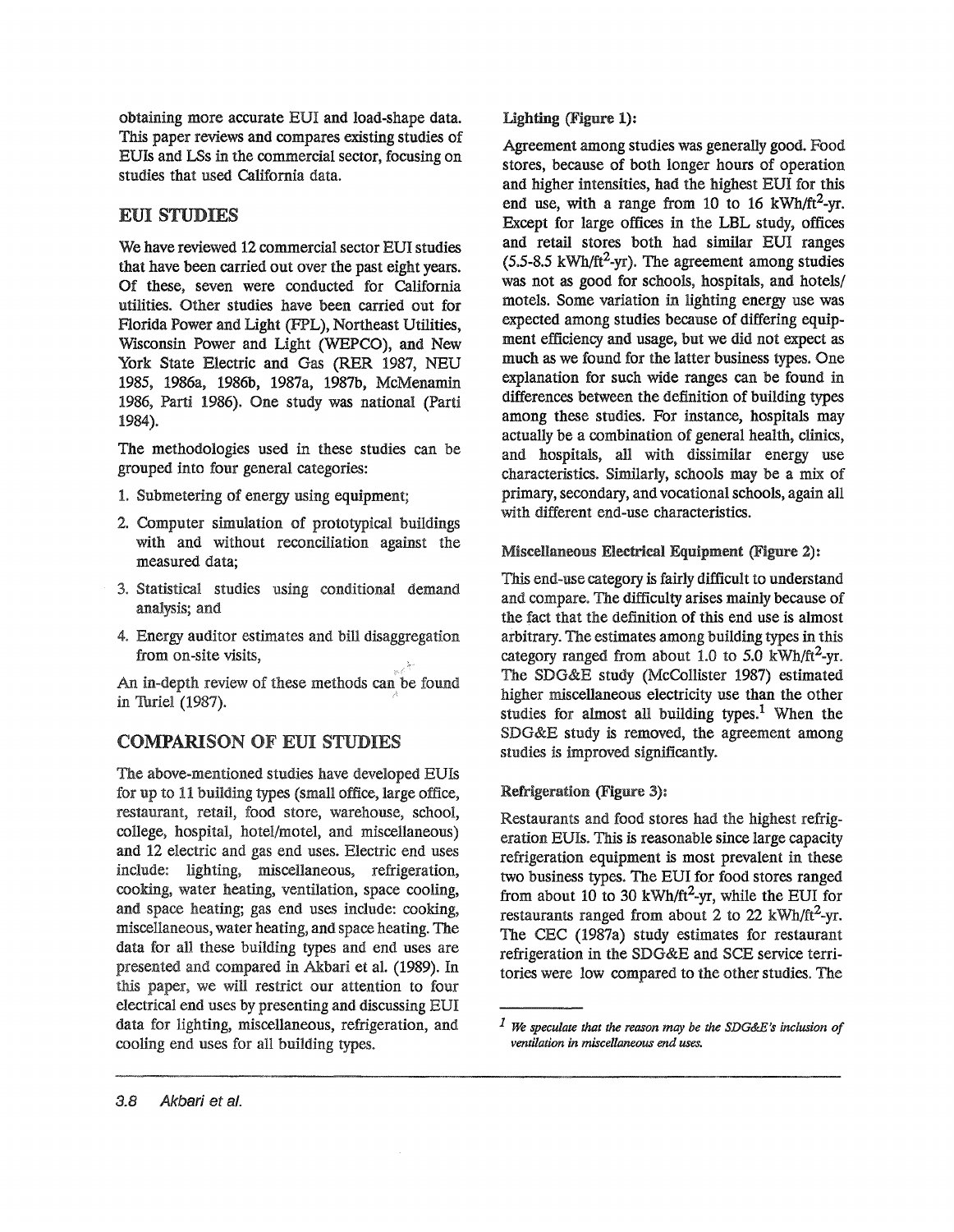

Figure 1. Lighting EUIs Comparison



Figure 2. Electrical Miscellaneous EUIs Comparison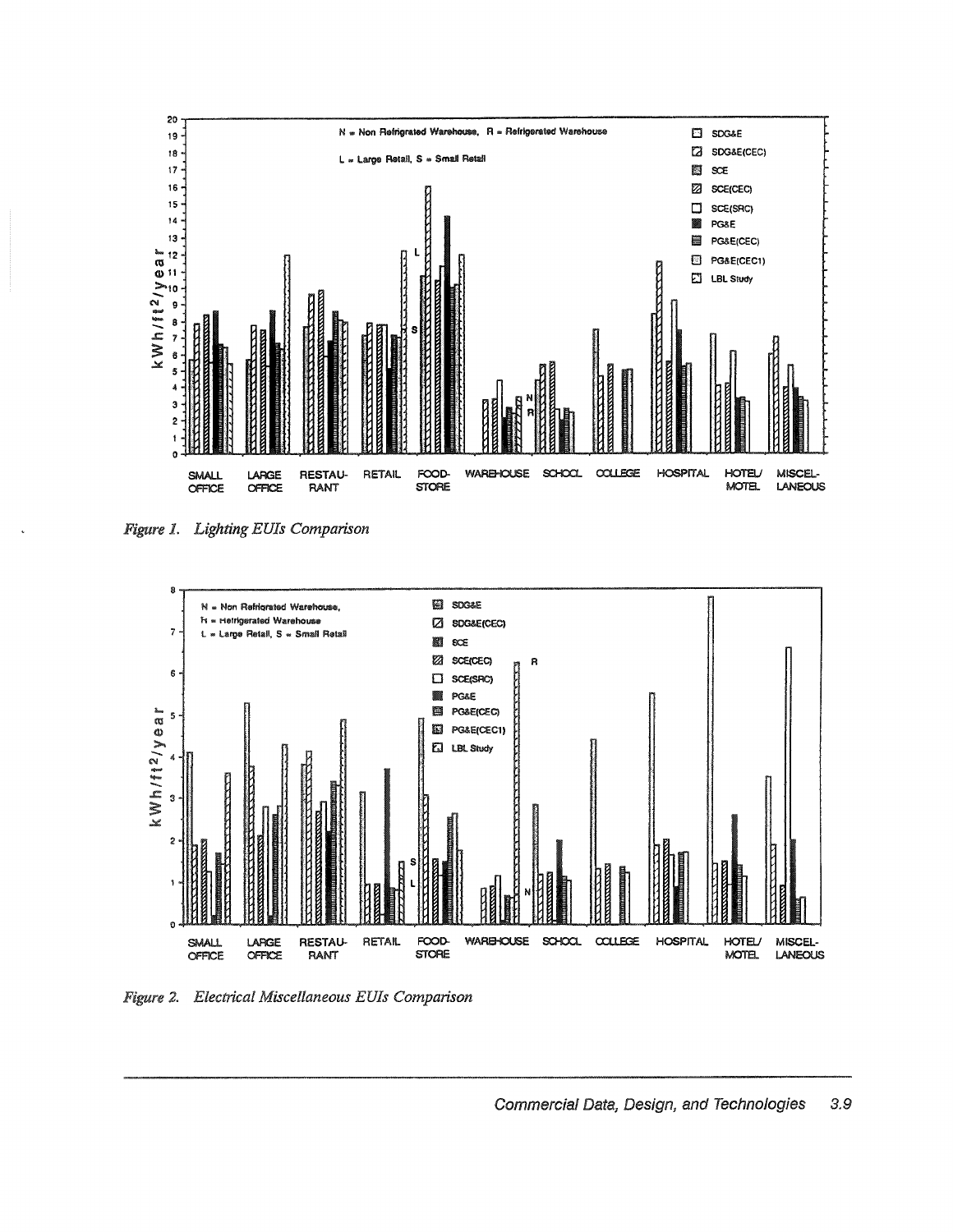

Figure 3. Refrigeration EUIs Comparison

warehouse category, which is a combination of refrigerated and non-refrigerated buildings, had the next highest refrigeration EUI, although it was much lower than for food stores and restaurants. The large ranges of values for warehouse is likely because of differences among studies in the definition of the end use and floor areas used in estimating EUIs.

#### Space Cooling (Figure 4):

For most building types, the average EUI for cooling appeared to be around 3.0  $kWh/ft^2-yr$ . Restaurants, hospitals, and hotels/motels had the highest cooling EUIs, about 6 kWh/ft<sup>2</sup>-yr. Some of the variation in cooling EUIs was because of the differences in climate among the three utility regions. Additionally, the definition of floor space was different among the studies. For example, the PG&E (McCollister 1985) and SDG&E studies used conditioned floor space for cooling and space heating end uses. The large difference between the conditioned and unconditioned floor area in warehouses may account for the relatively high EUI

from the PG&E study (relative to other studies) for this building type.

In general, EUIs obtained from different studies but for the same end use and building type, are expected to differ somewhat. The stock of buildings in each utility's service area will be of varying vintages, as will be the equipment found within. Climate variations will affect space heating, cooling, and water heating EUIs. Floor space definitions will affect EUIs. The composition of a building type (e.g., fast food restaurant vs. sit down restaurant) may have a large affect on EUIs. For example, fast food restaurants are more energy intensive than sit down restaurants.

Two other major reasons for large variations in EUIs among these studies are the definition of floor areas and end-use categories. Errors as much as 50% have been noted in the reported estimates of the floor areas for individual buildings. Also, end use definitions for lighting may or may not include task lighting; some space heating is included in the 'miscellaneous' end use; etc.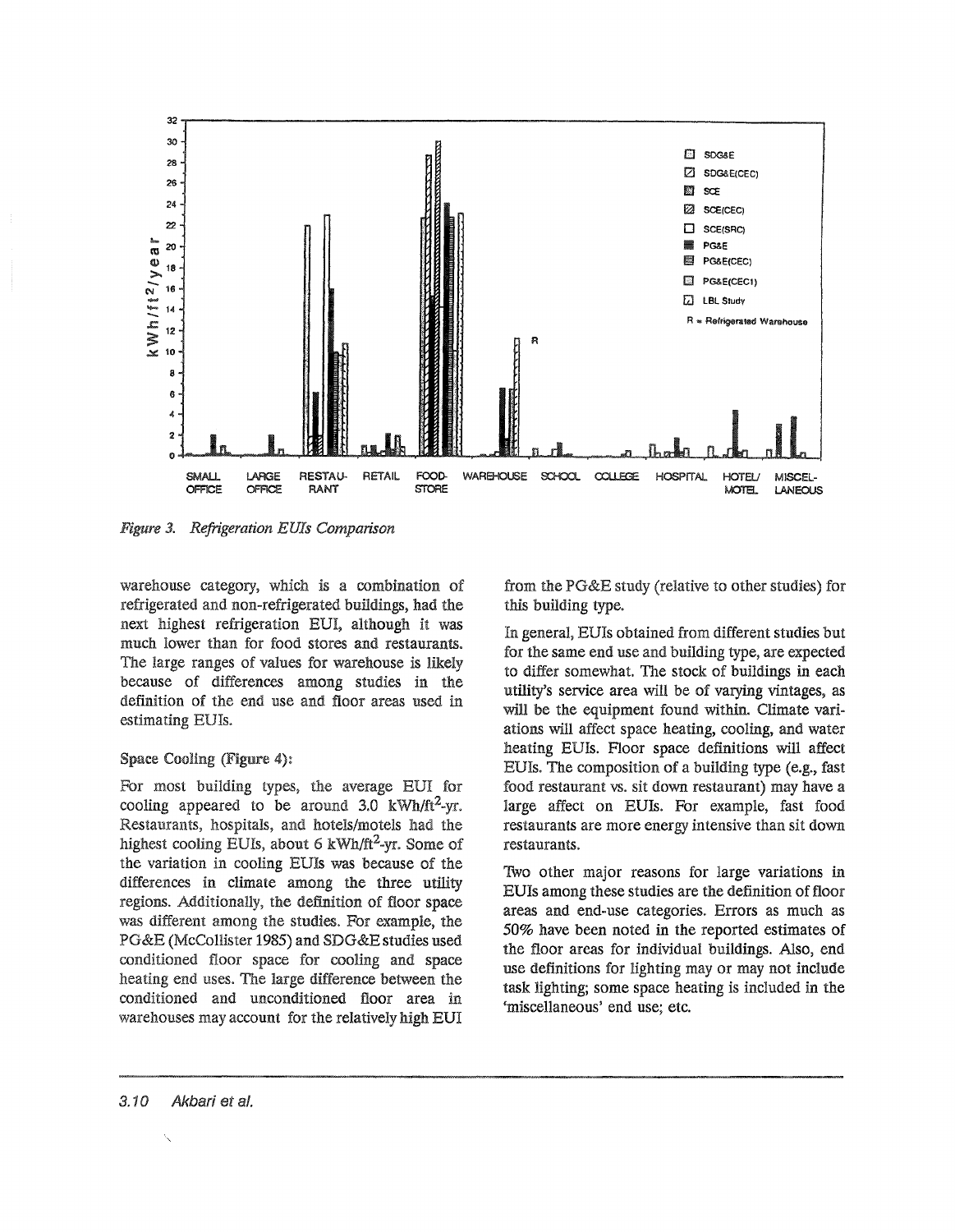

Figure 4. Cooling EUIs Comparison

# **LOAD SHAPE STUDIES**

Because of added complexity, the larger amount of data required, and to a certain extent less historical interest, there were fewer commercial sector LS studies available than EUI studies. In a recent study Akbari et al. (1989) identified and reviewed four major sources of load-shape data (three in California and one outside California): LBL integrated load-shape and EUI analysis for SCE service area (will be noted as LBL data in the following sections); SRC simulation study for SCE service area (SRC 1987) (SCE data and study); CEC peak demand model load shapes (CEC 1987a) (CEC data); and selected studies prepared for Northeast Utilities (NEU 1985, 1986a&b, 1987a&b) (NEU  $data)$ .

The methodologies used in developing end-use load shapes are principally computer simulations of prototypical buildings, some augmented with reconciliation of the simulated results against measured data. A few of these studies have also developed load shapes using building survey data

and statistical methods to reconcile the audit information with annual (sometimes monthly) utility bills.

#### **Load Shape Comparisons**

Table 1 summarizes the load-shape data that we have used in our comparison. A complete discussion and comparison of these load shapes are presented elsewhere (Akbari et al. 1989); in this paper, we only focus our attention on studies that have developed load shapes for California.

In comparing these load-shape data bases, the following should be noted:

- 1. LBL and SCE studies have developed standard, non-standard, and peak day load-shape data for all 12 months of the year; CEC data only contain one set of hourly load-shape data (for the peak day).
- 2. The non-HVAC end-use load shapes for all studies, except LBL study, do not change across seasons.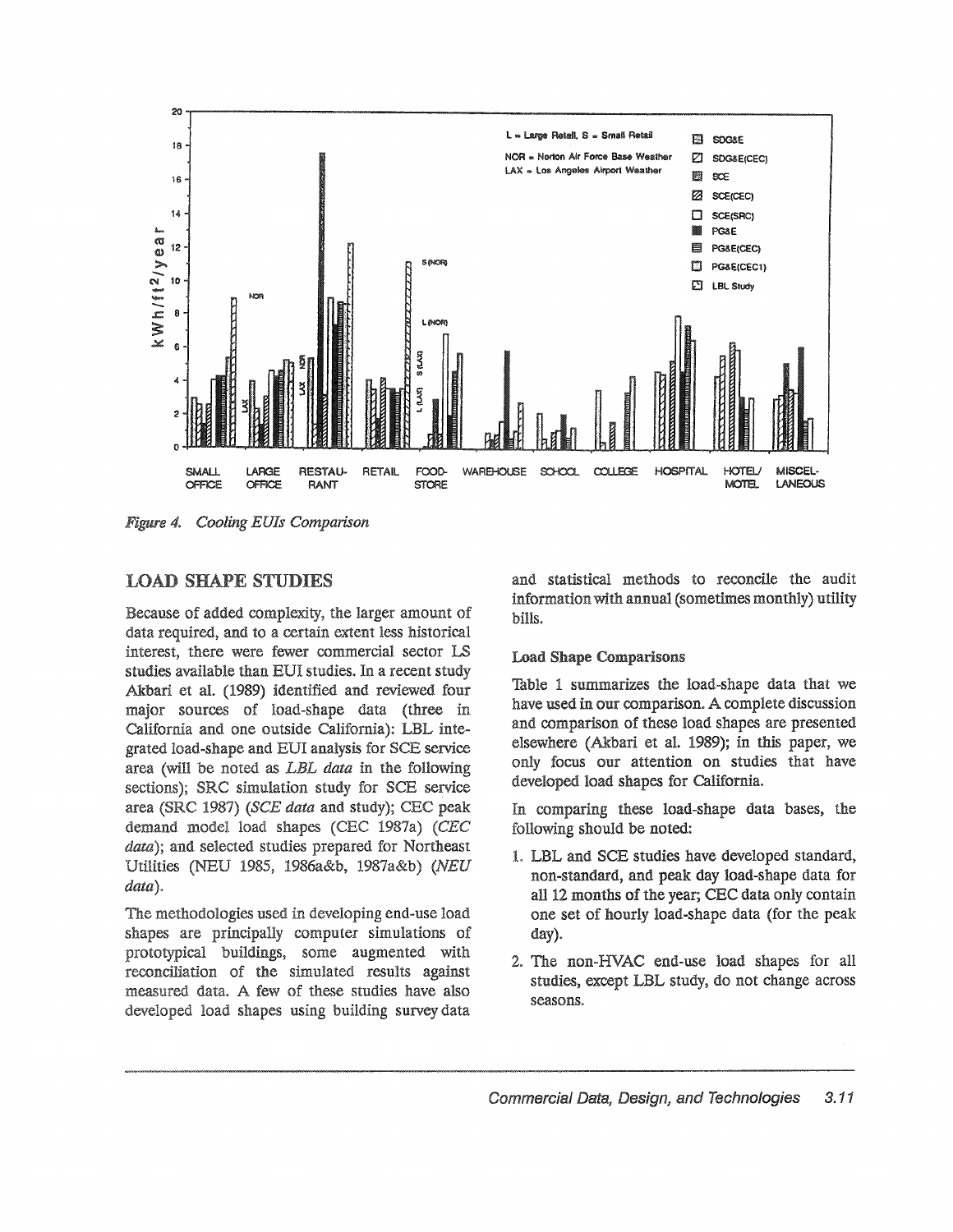| Study                                                                                                                                                                                                                | <b>LBL</b>                            | Southern California<br>Edison                              | California Energy<br>Commission | Northeast<br><b>Utilities</b>                                           |
|----------------------------------------------------------------------------------------------------------------------------------------------------------------------------------------------------------------------|---------------------------------------|------------------------------------------------------------|---------------------------------|-------------------------------------------------------------------------|
| <b>Types of days</b>                                                                                                                                                                                                 | Peak, Standard<br>Weekend             | Peak, Standard<br>Weekend                                  | Peak                            | Peak, Standard<br>Weekend <sup>5</sup>                                  |
| Load shapes for                                                                                                                                                                                                      | 12 Months                             | 12 Months                                                  | Winter, Summer                  | Winter, Summer                                                          |
| <b>Building Types:</b><br>Office (Large & Small)<br>Retail (large & Small)<br>Restaurant<br><b>Food Store</b><br>Warehouse<br>School<br>College<br>Hospital<br><b>Medical Office</b><br>Hotel/Motel<br>Miscellaneous | $\bullet$ <sup>1</sup><br>$^1.2$<br>4 | $\bullet$ <sup>1</sup><br>$\frac{1}{2}$<br>$\epsilon$<br>4 |                                 | $\circ 5$<br>$\circ 5$<br>෧<br><sub>෧෮</sub> ෧෧<br>෬<br>$\frac{1}{2}$ 5 |
| <b>End Uses:</b><br>Heating<br>Cooling<br>Ventilation<br>Lighting<br>Cooking<br>Refrigeration<br><b>Water Heating</b><br>Other                                                                                       | ▩<br>⋒                                | ۵<br>۵<br>$\mathrm{g}^{\mathrm{B}}$                        | ೈ<br>$\int_{0}^{2}$             | ۰<br>្វី<br>▩                                                           |

### *Table 1. Load Shape Comparison - Data Summary*

#### Notes:

- 1. Load shapes for large office and department store were simulated with both central and package air conditioning units.
- 2. Separate load shapes were estimated for small retail and department store.
- 3. Load shapes were estimated only for fastfood restaurant.
- 4. Separate load shapes were estimated for refrigerated and non-refrigerated warehouses.
- 5. We have omitted presentation of data from this category.
- 6. Northeast Utilities load shapes for hospitals included all categories of health buildings.
- 7. Ventilation was included in heating and cooling end uses for all building types but office.
- 8. Refrigeration load shape was only estimated for refrigerated warehouse.
- 9. Load shapes for heating and cooling were calculated using THI matrices.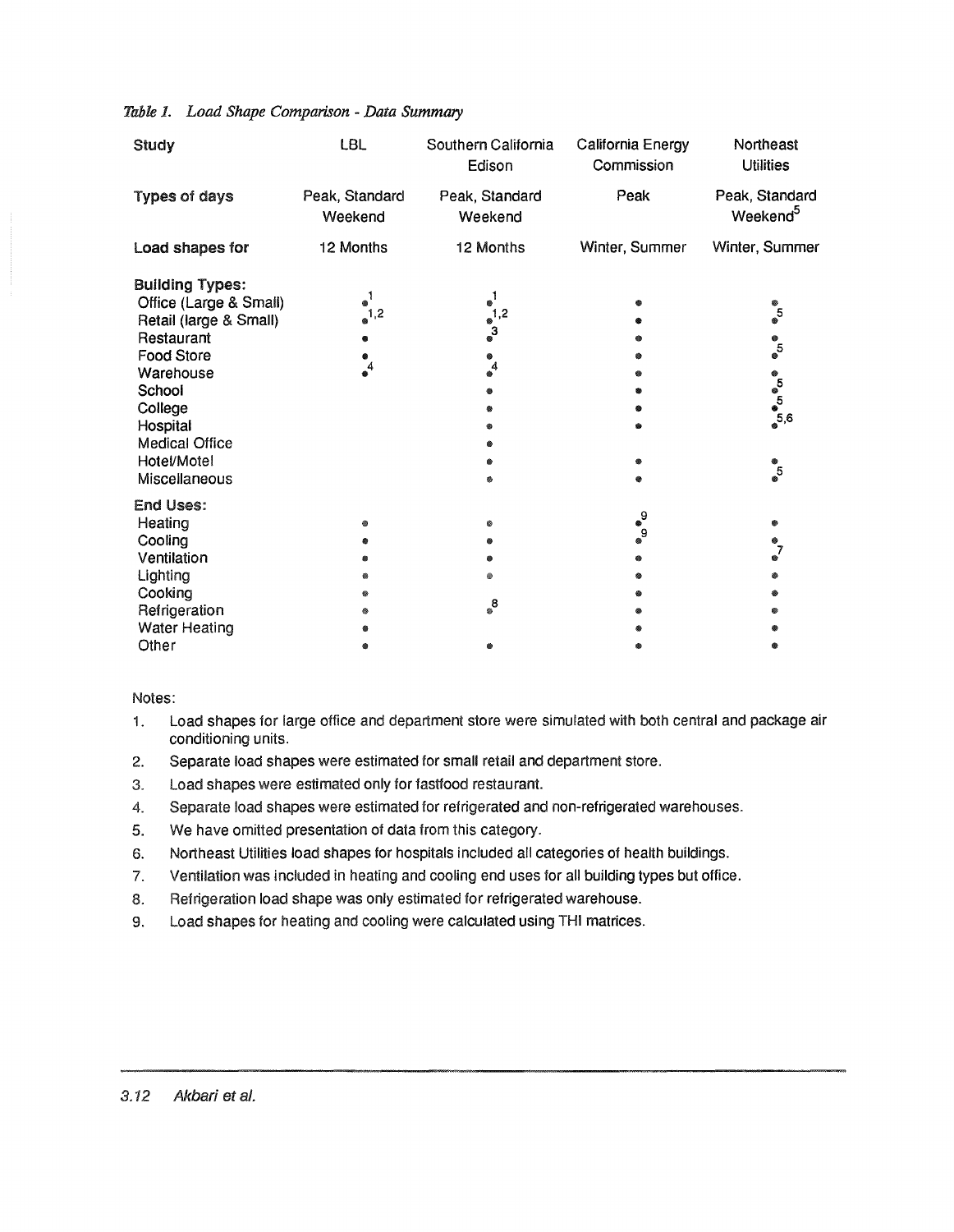3. The cooling load shapes for CEC were calculated using typical year weather data and temperature humidity index (THI) matrices.

The load-shape data from the california data bases differ widely in their development and application.. In order to establish a common framework for comparing end-use load shapes of two of these studies, first, we calculate daily allocation factors that apportion annual end-use consumption to daily consumption, then, we apportion daily consumption to hourly consumption with hourly allocation factors, whose 24-hour integral adds up to one.

These studies have developed load-shape data for five electric non-HVAC end uses (lighting, miscellaneous, water heating, cooking, and refrigeration) and three HVAC end uses (cooling, ventilation, and space heating) for all building types and all climate regions. The SCE data for non-HVAC end uses included monthly peak day, monthly average weekday, and monthly average weekend-day load shapes for all 12 months of the year. There is not significant month to month variation for these load shapes.. The CEC non-HVAC load-shape data are only for the peak day of the year. Therefore, there is not a one-to-one comparison for all months of the year. The LBL data have been developed by disaggregating typical whole-building hourly loads into end uses. The resulting hourly data have been used to develop. load shapes for standard, non-standard, and days for each month of the year.

We limit our discussion of the load shape data and comparison to providing an example for lighting, briefly discussing the highlights of the load shapes for other end uses, and finally presenting a sample load shape of all end uses from the LBL study for large office buildings.

# Lighting (Figures 5a, b, and c):

These figures show the lighting load-shape data for all building types from SCE, CEC, and LBL databases" Each load shape is divided into two parts. The top part presents fractional data, so that when the EUI is multiplied by a fraction, the resulting number is the daily energy use for the given month and the given day type. The bottom part of the graph shows hourly load-shape data for three day types.. The hourly end-use load is calculated by multiplying daily consumption by the hourly loadshape fraction.. Solid lines represent peak days, dashed lines represent standard days, and dotted lines represent weekend days..

In general, the load shapes are quite different and a detailed comparison is difficult. We observed that:

- @ The fractions of daily consumptions between CEC, SCE, and LBL data were within about 25% of each other, except for the small office, school, and college (note that LBL has not developed load shapes for a few building types including schools and colleges);
- The load shapes differed mainly during the shoulder hours. Hours of full operation varied among these studies;
- @ CEC load shapes indicated zero nighttime lighting for schools and small offices;
- @ CEC data showed an almost flat lighting load shape for warehouses, but a very complicated load shape for the miscellaneous building;
- Peak and weekday load shapes for SCE were nearly identical, except for the school and college..

# Miscellaneous End Uses:

The comparison of the load shape data for this end use category showed more differences than similarities (Akbari et al. 1989):

- The fraction of daily consumptions among these studies was within about 25% of each other, except for the small office, school, and college;
- Peak and weekday load shapes for SCE were also nearly identical, except for the school and college;
- @ CEC uses the same load shape for both the elementary school and college;
- @ Load shapes for supermarket (food store), warehouse, school, college, hospital, and hotel/motel differed considerably..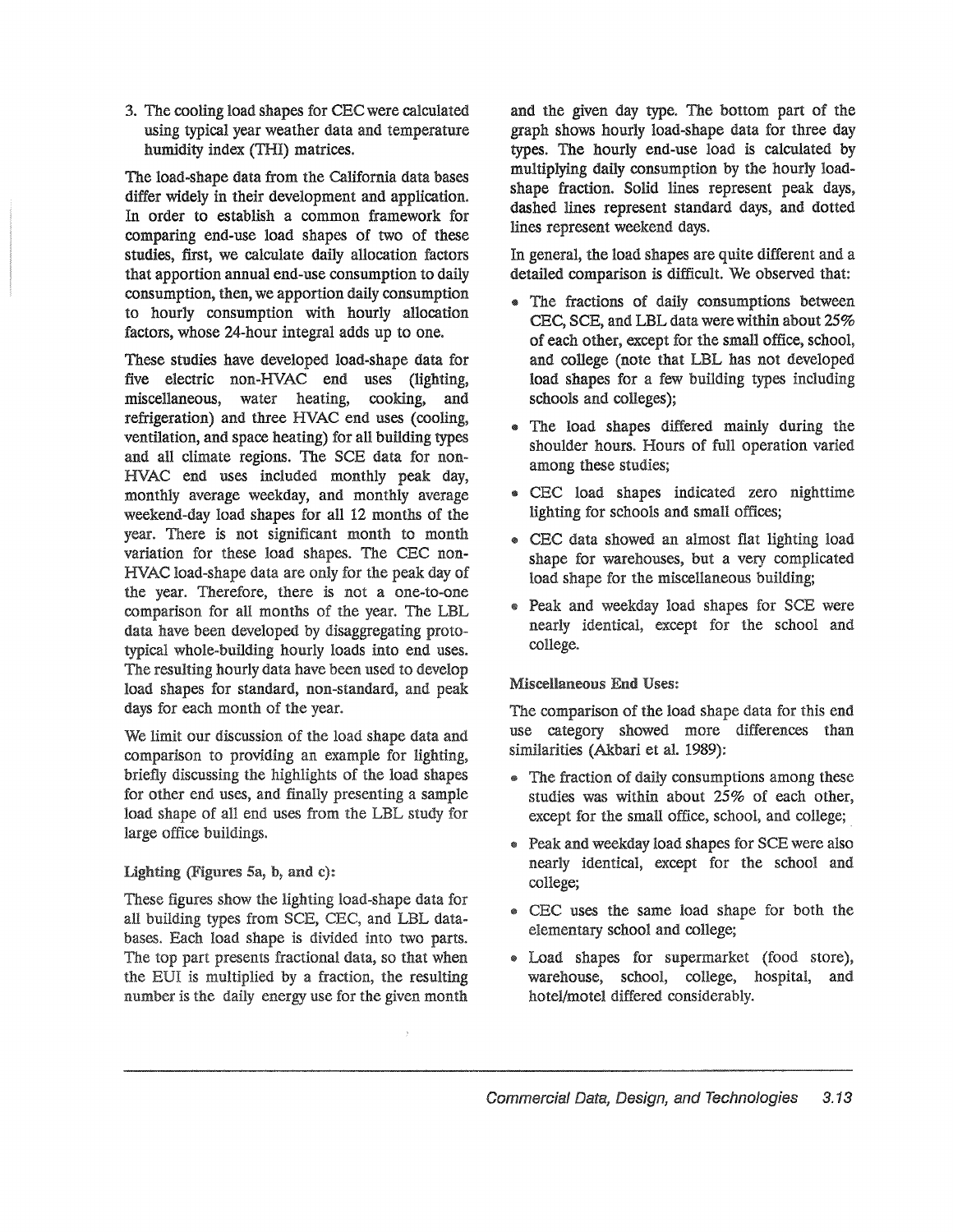







*5\* Summary Presentation of Lighting Load-Shape Data. a)*  $SCE$ , *b)*  $CEC$ , *c)*  $LBL$ *Data.* Each end-use load shape presentation *is divided into two parts. The top part presents fractional data, so that when the EUIis multiplied by a fraction, the resulting number* is *the daily energy use for the given month and the given day type. The bottom part of the graph shows hourly load-shape data for three day* types~ *The hourly end-use load is calculated by multiplying daily consumption* by *the hourly load-shape fraction. Except where peak, standard, and weekend data are shown in separate graphs, solid lines representpeak days, dashed lines represent standard days, and dotted lines represent weekend days.*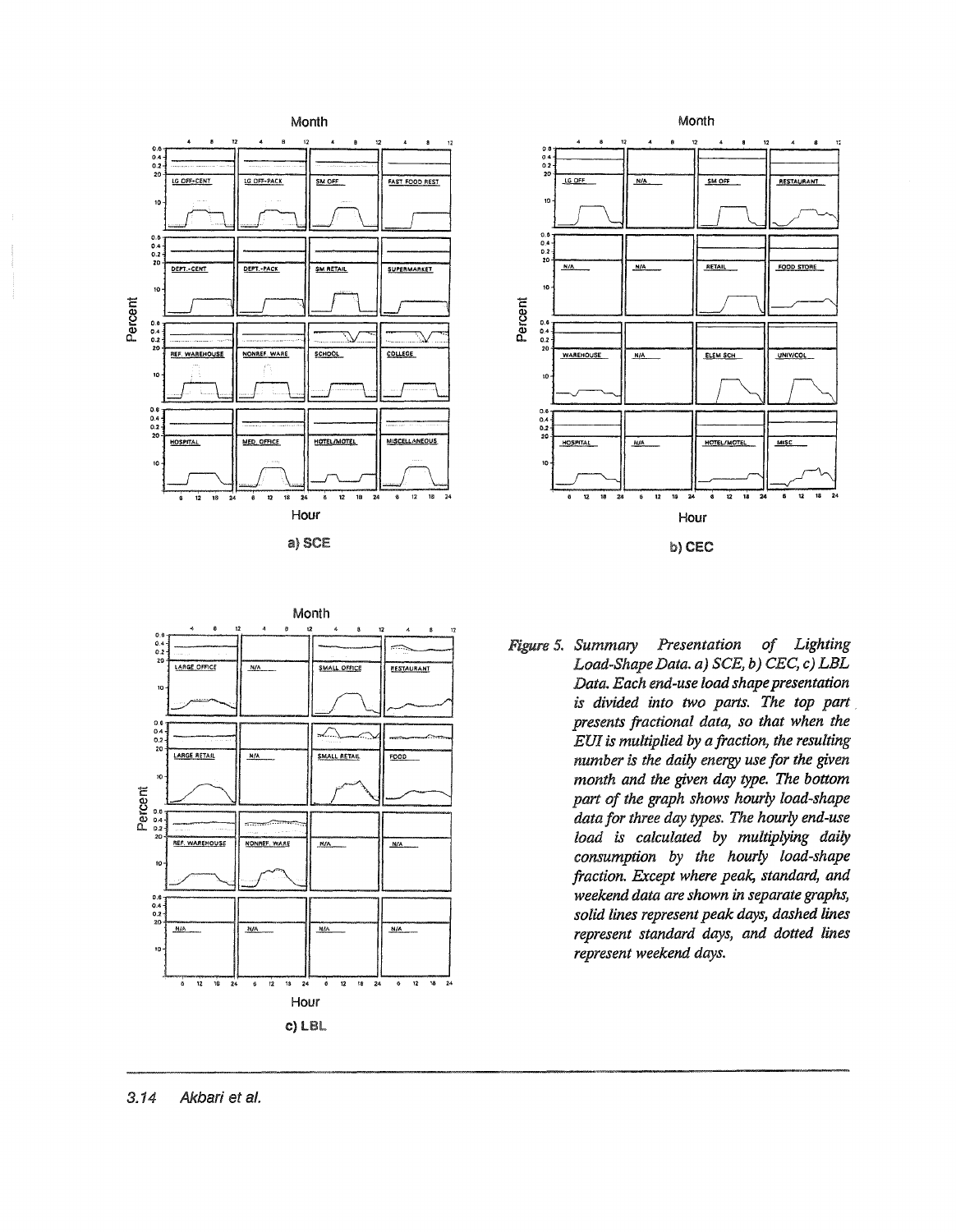#### Water Heating, Cooking, and Refrigeration:

- For these end uses, SCE did not give load shapes except for supermarket refrigeration (which exhibited no variation, either diurnal or seasonal). In comparing the load shapes from these sources, we observed:
- CEC's load shape for hotels showed very high nighttime water heating energy use;
- .. CEC's load shapes for the large and small office appeared to neglect water heater standby losses;
- CEC's flat load shape for warehouse cooking was unexpected;
- CEC uses a flat refrigeration load shape for all building types.

#### Ventilation:

As expected, the variations in the ventilation and HVAC end uses among the three reports were even greater than the ones found for the non-HVAC end uses. SCE data indicated that there was significant variation in ventilation and HVAC end uses for each of SCE's four planning areas. CEC reported heating and cooling load shapes in the form of weather data and THI matrices. LBL load shapes for HVAC end uses are developed by first reconciling simulation against the hourly load data for the entire SCE utility service area and then, using DOE-2 simulations, the load shapes were scaled for these SCE climate regions.

In comparing the ventilation load shapes from these studies, we observed:

- @ LBL data show a seasonal dependency of the ventilation load shapes for most buildings studied, also the ventilation load shapes for the peak and standard days are significantly different;
- For the SCE data, except for large offices, the ventilation load shapes for all 12 months of the year were nearly identical. Also, for most building types, there was no significant variation between peak and standard day;
- @ CEC assumes the same load shape for all building types.

### Cooling:

Comparison of the cooling load shapes (Note: shapes not intensities) among these studies are difficult. Normalizing load shapes (the area under load shape equal to one) for this end use can be misleading. Normalized load shapes suppress seasonal and operational effects, which can vary markedly. For example, winter month cooling loads may appear more "peaky" than those in the summer, because of shorter cooling hours in winter.

As one would expect, the load shapes for large offices exhibited less monthly variation than do those for other buildings. The school load shapes were interesting because in the month when school is not in session, August, the load shape is similar to the weekend load shape. Also, the January weekend load shape appears to be similar to the standard-day load shape (although much smaller in magnitude).

The CEC load shapes were calculated from THI matrices for each building type using typical year weather data for the four SCE climate regions: Bakersfield, Burbank, Los Angeles Airport, and San Bernadino. The monthly variation was calculated from the daily cooling degree days for each planning area, and did not vary from building to building.

The load shapes did not vary much from planning area to planning area. The load shapes for hotels and hospitals were identical and quite flat, probably because of nighttime occupancy. One might expect, however, that the hospital would have a larger daytime peak, because of "office hours" during the day.

# Electric Space Heating:

The heating load shapes were the least uniform of all the load shapes. This comes in part from the fact that during swing seasons there is little heating use, so little that perhaps random fluctuations in demand are magnified when the load shape is normalized, creating confusing results. These months are, however, less important since their overall magnitudes are quite smalt

Figure 6 presents the LBL load-shape data for an August standard day for all end uses for large office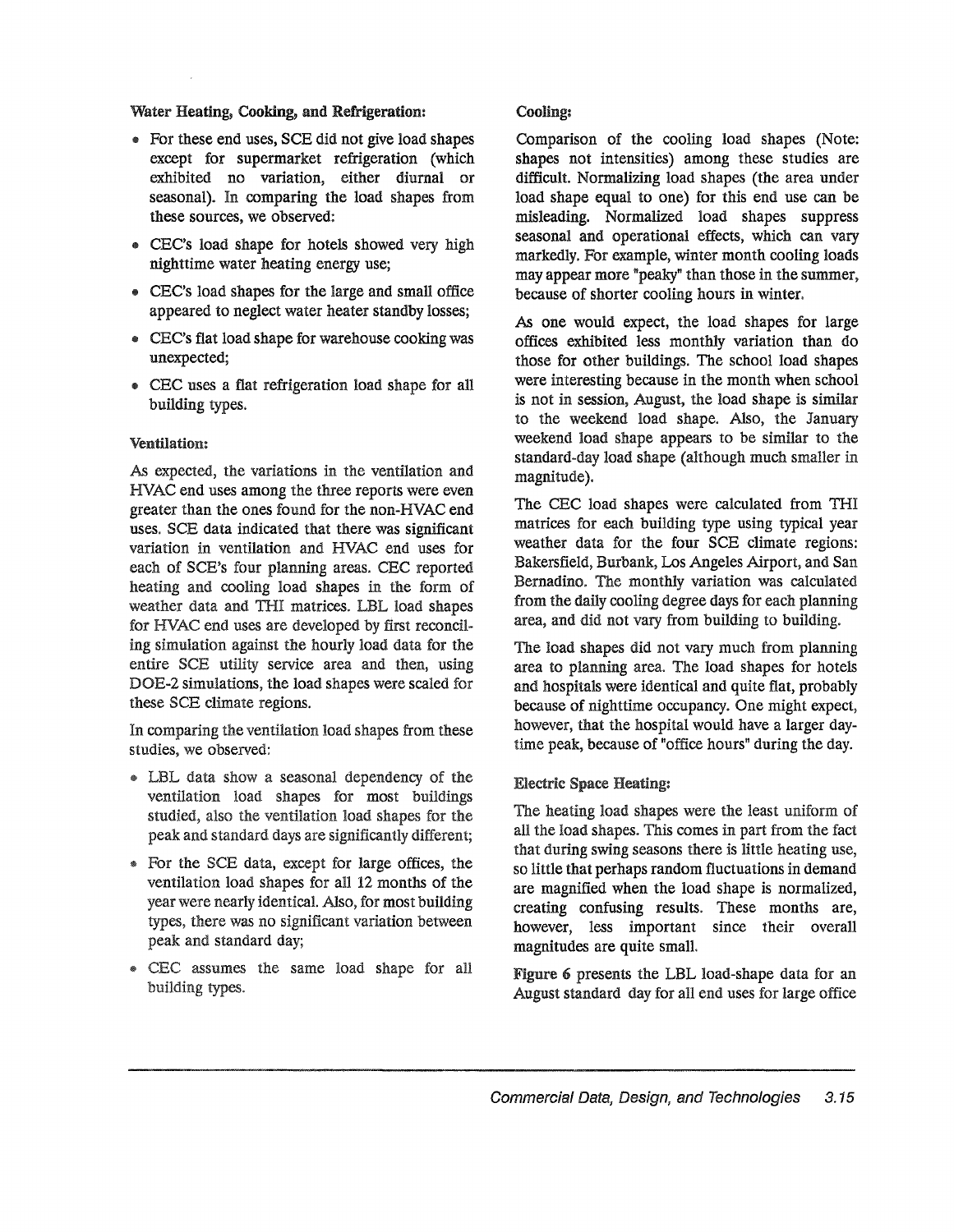

Figure 6. LBL Load Shapes for Large Office End Uses. The end use load shapes are for an August standard day. Note the high nighttime lighting usage. The peak lighting intensity is comparable to the total air conditioning and ventilation peak intensities.

buildings. The data indicate that lighting has the highest energy use intensity for all hours of operation. The sum of cooling and ventilation loads are comparable to the lighting load. The energy use during the nighttime in large offices is appreciable. The sample of large office buildings in the LBL study had large whole-building EUIs. In the development of load shapes, the large wholebuilding EUI resulted in a higher nighttime energy use, particularly for lighting and equipment.

In summary, our review of the three LS studies in California uncovered two significant features of existing LSs. First, LSs were generally not consistent among studies, but these differences could often be related to differences in assumptions and the estimation methodologies of the studies. Second, for a given building type within one study, only one of these studies show significant seasonal variations for non-HVAC load shapes.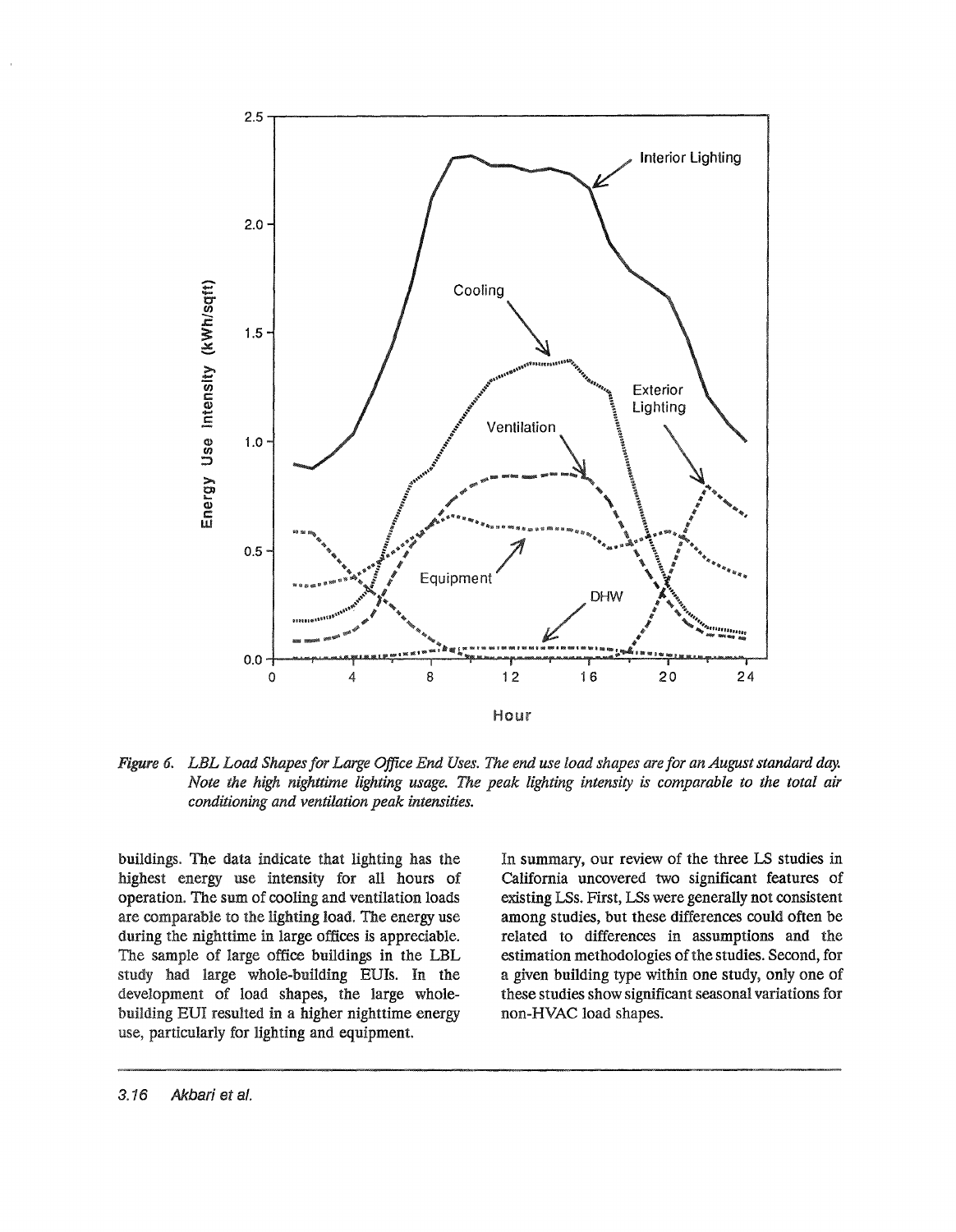# CONCLUDING REMARKS

Current energy use and peak demand forecasting models are simple in principle but complicated in application. The models estimate energy use by summing up the products of energy use intensities (for each end use, building type, and end-use technology options) and the estimates of the market size. The same method is principally used to estimate the peak energy demand. Thlerance for errors in the forecasting models is not large. A 10 percent error in forecasting peak electricity demand in california, for example, could mean four large power plants (4 OW) too many or too few. Classically, to avoid these problems, the results of the forecasting models are calibrated with historical energy demand.. Better EUI and LS data would probably yield better forecasts and hence would require less model calibration.

The estimates of the EUIs and LSs show significant differences among various studies.. Some of these difference are because of inherent variations in the building stock and equipment among utility service areas.. Additionally, there are statistical uncertainties in the sample designs and in the estimates derived from various models. Some of the uncertainties can be traced back to lack of quality raw data used in developing EUIs and LSs. Since, most estimates start with some sample population data that characterizes the market (on site audits, mail surveys, sample utility bills, etc.) the resulting EUls and LSs are associated with some statistical variance. At this time, we are not aware of a thorough study addressing this sampling variation. A limited attempt by Akbari et al. (1989) showed that their EUI estimates were subject to 10 to 20% statistical error. Greater relative errors were reported for the smaller EUIs. No such attempt was made to analyze variance of LSs.

Most LS and EUI estimation methods have utilized some,sort of simulation tools with heavy doses of "engineering judgment" to arrive at their results.. Reconciliation of engineering estimates to measured EUIs and LSs have then been used as a final calibration tool. Detailed case studies of the energy use in buildings sometimes have questioned the validity of some of these engineering estimates,

indicating that there is a need for improved estimating methods. It is not clear that additional EDI and LS comparison studies will add much to our understanding in this area. Individual utilities will still wish to conduct EUI and LS studies for their service territories. They should expect similar variations between their studies and others. In order to understand some of the differences discussed *what is required is more measured data.*

The quantity of measured data is increasing in size. Many utilities have collected or started to collect detailed end-use data for their residential and commercial customers. Eto et al. (1990) identified 27 metering projects throughout the country. Analysis of these data and development of an integrated *measured* data base can substantially help to improve our understanding of end-use EUls and LSs.

# ACKNOWLEDGEMENT

The work described in this paper was supported by the Southern California Edison Company and the California Energy Commission. Preparation of the paper was in part supported by the Assistant Secretary for Conservation and Renewable Energy, Office of Buildings and Community Systems, of the U. S. Department of Energy, under Contract No. DE-AC03-76SF00098.

# REFERENCES

Akbari, H.; Eto, J.; Turiel, I.; Heinemeier, K.; Lebot, B.; Nordman, B.; Rainer, L. 1989. "Integrated estimation of commercial sector end-use load shape and energy use intensities," Lawrence Berkeley Laboratory Report LBL-27512, (Jan.).

california Energy Commission (CEC) 1987a. "California Energy Demand 1985-2005, Prepared for Consideration in the 1987 Electricity Report Proceedings, Electricity Demand Forecast Methods," P300-87-004, Volume 2.

California Energy Commission, (CEC) 1987b. "California Energy Demand 1985-2005, Prepared for Consideration in the 1987 Electricity Report Proceedings, The SCE Planning Area Forms," P300-87-007.